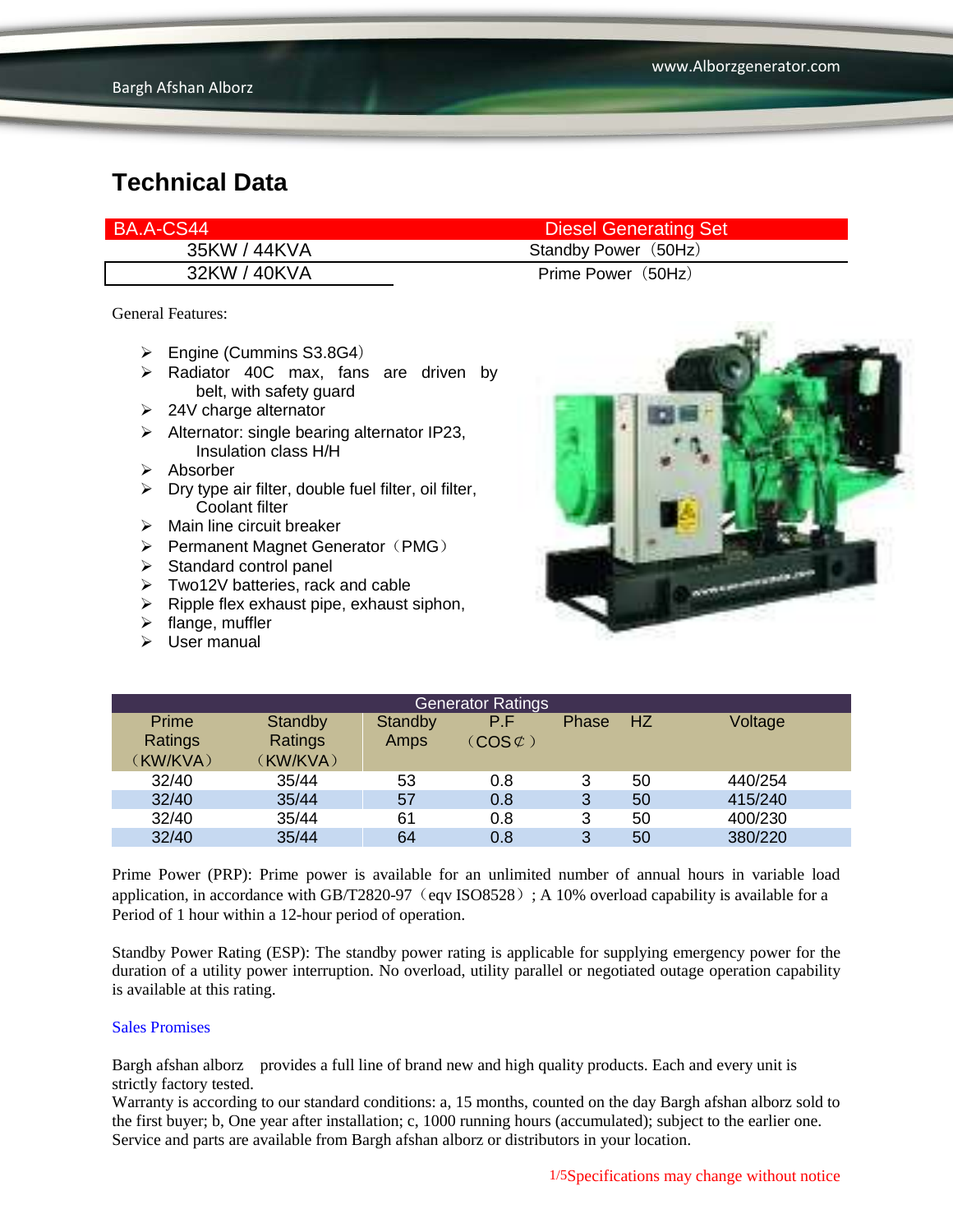| BA.A-CS44                        | <b>Diesel Generating Set</b>  |  |  |  |  |  |
|----------------------------------|-------------------------------|--|--|--|--|--|
| <b>ENGINE DATA</b>               |                               |  |  |  |  |  |
| Manufacturer / Model:            | Cummins S3.8G4, 4-cycle       |  |  |  |  |  |
| Air Intake System:               | Turbocharged and charge aired |  |  |  |  |  |
| Fuel System:                     | Natural                       |  |  |  |  |  |
| <b>Cylinder Arrangement:</b>     | 4 in L                        |  |  |  |  |  |
| Displacement:                    | 3.8 <sub>L</sub>              |  |  |  |  |  |
| Bore and Stroke:                 | $97 \times 128$ (mm)          |  |  |  |  |  |
| <b>Compression Ratio:</b>        | 17.5:1                        |  |  |  |  |  |
| Rated RPM:                       | 1500rpm                       |  |  |  |  |  |
| Max. Standby Power at Rated RPM: | 35KW/40.7HP                   |  |  |  |  |  |
| Governor Type:                   | Electronic                    |  |  |  |  |  |
|                                  | <b>Fuel System</b>            |  |  |  |  |  |
| 100 % (Prime Power) Load:        | $8.5$ L/h                     |  |  |  |  |  |
| Oil System                       |                               |  |  |  |  |  |
| <b>Total Oil Capacity:</b>       | 9L                            |  |  |  |  |  |
| Oil Consumption:                 | $0.019$ (LPH)                 |  |  |  |  |  |
| Oil Pressure at Rated RPM:       | 345-483kPa                    |  |  |  |  |  |
| <b>Cooling System</b>            |                               |  |  |  |  |  |
| <b>Total Coolant Capacity:</b>   | 8.6 L                         |  |  |  |  |  |
| Thermostat:                      | 82-93 $°C$                    |  |  |  |  |  |
| Max Water Temperature:           | 104°C                         |  |  |  |  |  |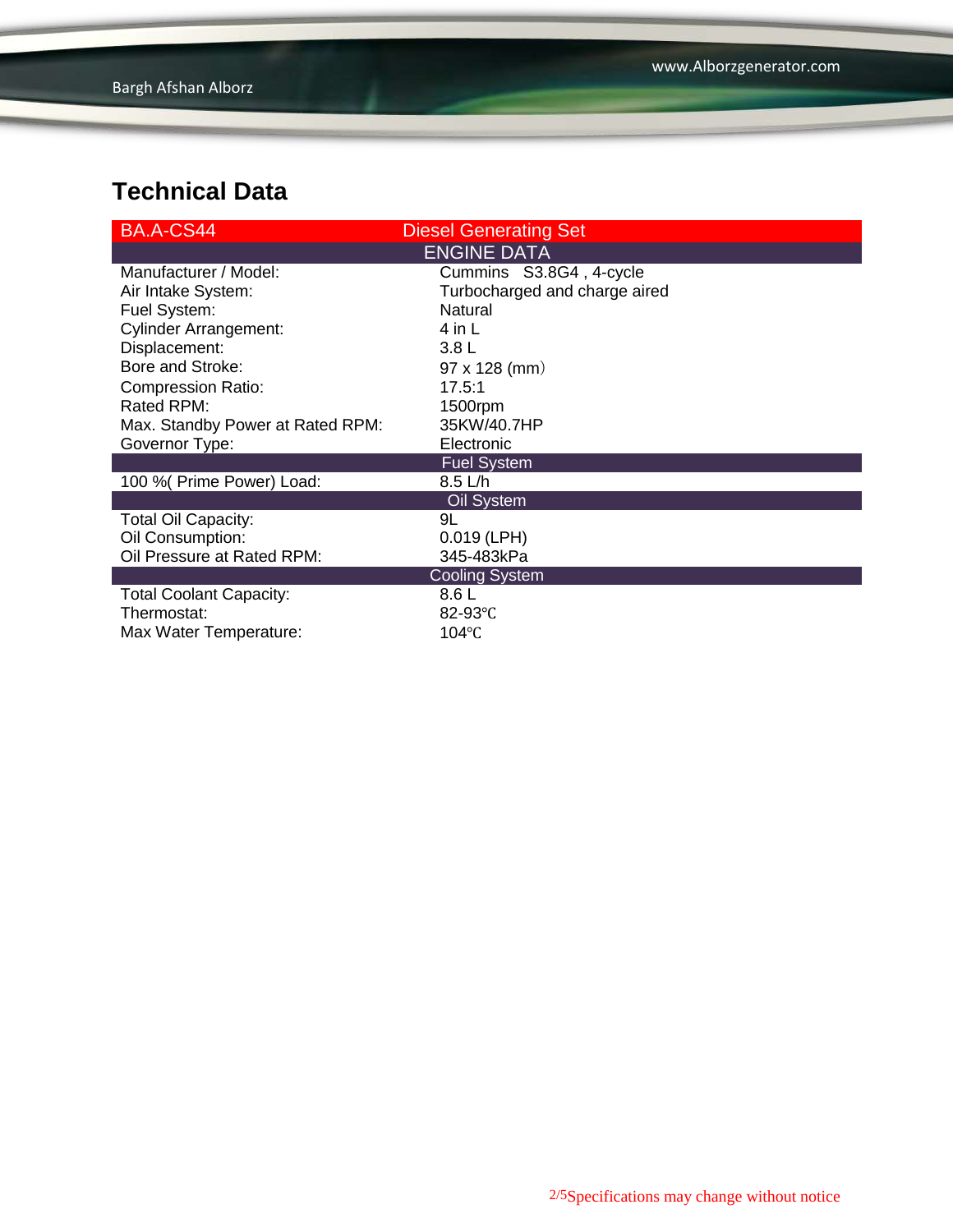| BA.A-CS44                                     | <b>Diesel Generating Set</b>                                                               |  |  |  |  |  |  |
|-----------------------------------------------|--------------------------------------------------------------------------------------------|--|--|--|--|--|--|
| <b>ALTERNATOR SPECIFICATION</b>               |                                                                                            |  |  |  |  |  |  |
| <b>GENERAL DATA</b>                           |                                                                                            |  |  |  |  |  |  |
|                                               | Compliance with GB755, BS5000, VDE0530, NEMAMG1-22, IED34-1, CSA22.2 and AS1359 standards. |  |  |  |  |  |  |
| <b>Alternator Data</b>                        |                                                                                            |  |  |  |  |  |  |
| Number of Phase:                              | 3                                                                                          |  |  |  |  |  |  |
| Connecting Type:                              | 3 Phase and 4 Wires, "Y" type connecting                                                   |  |  |  |  |  |  |
| Number of Bearing:                            | 1                                                                                          |  |  |  |  |  |  |
| Power Factor:                                 | 0.8                                                                                        |  |  |  |  |  |  |
| <b>Protection Grade:</b>                      | IP <sub>23</sub>                                                                           |  |  |  |  |  |  |
| Altitude:                                     | ≤1000m                                                                                     |  |  |  |  |  |  |
| Exciter Type:                                 | Brushless, self-exciting                                                                   |  |  |  |  |  |  |
| Insulation Class, Temperature Rise:           | H/H                                                                                        |  |  |  |  |  |  |
| Telephone Influence Factor (TIF):             | $50$                                                                                       |  |  |  |  |  |  |
| THF:                                          | $<$ 2%                                                                                     |  |  |  |  |  |  |
| <b>Voltage Regulation, Steady State:</b>      | ≤±1%                                                                                       |  |  |  |  |  |  |
| <b>Alternator Capacity:</b>                   | 38KVA                                                                                      |  |  |  |  |  |  |
| <b>Alternator Efficiencies:</b>               | 94.8%                                                                                      |  |  |  |  |  |  |
| Air Cooling Flow:                             | 2.69 <sub>m3</sub> /s                                                                      |  |  |  |  |  |  |
|                                               | <b>GENERATING SET DATA</b>                                                                 |  |  |  |  |  |  |
| <b>Voltage Regulation:</b>                    | $\geq \pm 5\%$                                                                             |  |  |  |  |  |  |
| <b>Voltage Regulation, Stead State:</b>       | ≤±1%                                                                                       |  |  |  |  |  |  |
| Sudden Voltage Warp (100% Sudden Reduce):     | ≤+25%                                                                                      |  |  |  |  |  |  |
| Sudden Voltage Warp (Sudden Increase):        | ≤-20%                                                                                      |  |  |  |  |  |  |
| Voltage Stable Time (100% Sudden Reduce):     | ≤6S                                                                                        |  |  |  |  |  |  |
| Voltage Stable Time (Sudden Increase)         | ≤6S                                                                                        |  |  |  |  |  |  |
| Frequency Regulation, Stead State:            | ≤5%                                                                                        |  |  |  |  |  |  |
| Frequency Waving:                             | ≤0.5%                                                                                      |  |  |  |  |  |  |
| Sudden Frequency Warp (100% Sudden Reduce):   | ≤+12%                                                                                      |  |  |  |  |  |  |
| Sudden Frequency Warp (Sudden Increase):      | ≤-10%                                                                                      |  |  |  |  |  |  |
| Frequency Recovery Time (100% Sudden Reduce): | ≤5S                                                                                        |  |  |  |  |  |  |
| Frequency Recovery Time (Sudden Increase):    | ≤5 $S$                                                                                     |  |  |  |  |  |  |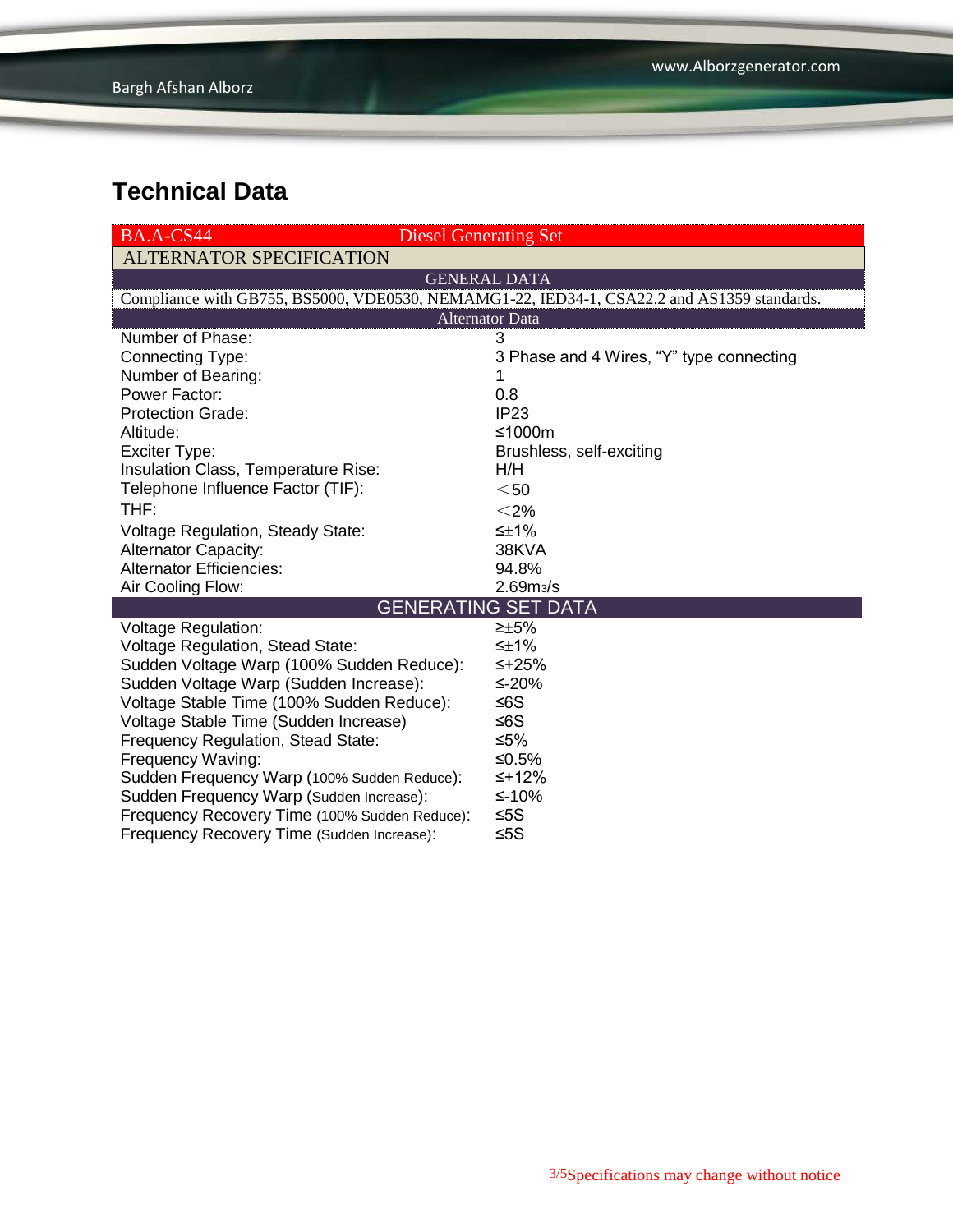| BA.A-CS44                            | <b>Diesel Generating Set</b> |                                   |  |  |
|--------------------------------------|------------------------------|-----------------------------------|--|--|
| Options                              |                              |                                   |  |  |
| Engine                               | <b>Fuel System</b>           | <b>Control System</b>             |  |  |
| Heater 2KW & 4KW                     | Daily Fuel Tank              | Auto Control Panel                |  |  |
| Battery Charger 3.5A & 7A            | <b>Base Fuel Tank</b>        | Remote Control Panel              |  |  |
|                                      | <b>Water Separator</b>       | <b>Auto Transfer Switch (ATS)</b> |  |  |
|                                      | <b>Fuel Level Sensor</b>     | <b>Paralleling System</b>         |  |  |
|                                      |                              |                                   |  |  |
| <b>Anti-Condensation Heater</b>      | Rainproof Type               | <b>Engine Parts Drawing List</b>  |  |  |
| Drop CT For (Paralleling)            | Soundproof Type              | <b>Spare Parts</b>                |  |  |
|                                      | <b>Container Type</b>        |                                   |  |  |
| Dimension & Weight                   |                              |                                   |  |  |
| <b>Standard Configuration</b>        | With Base Fuel Tank          | Soundproof Type                   |  |  |
| (Open Type)                          |                              |                                   |  |  |
| Overall Size: 1700 (mm)              |                              |                                   |  |  |
| $\times 700$ (mm) $\times 1100$ (mm) |                              |                                   |  |  |
| Weight: 700kg                        |                              |                                   |  |  |
|                                      |                              |                                   |  |  |